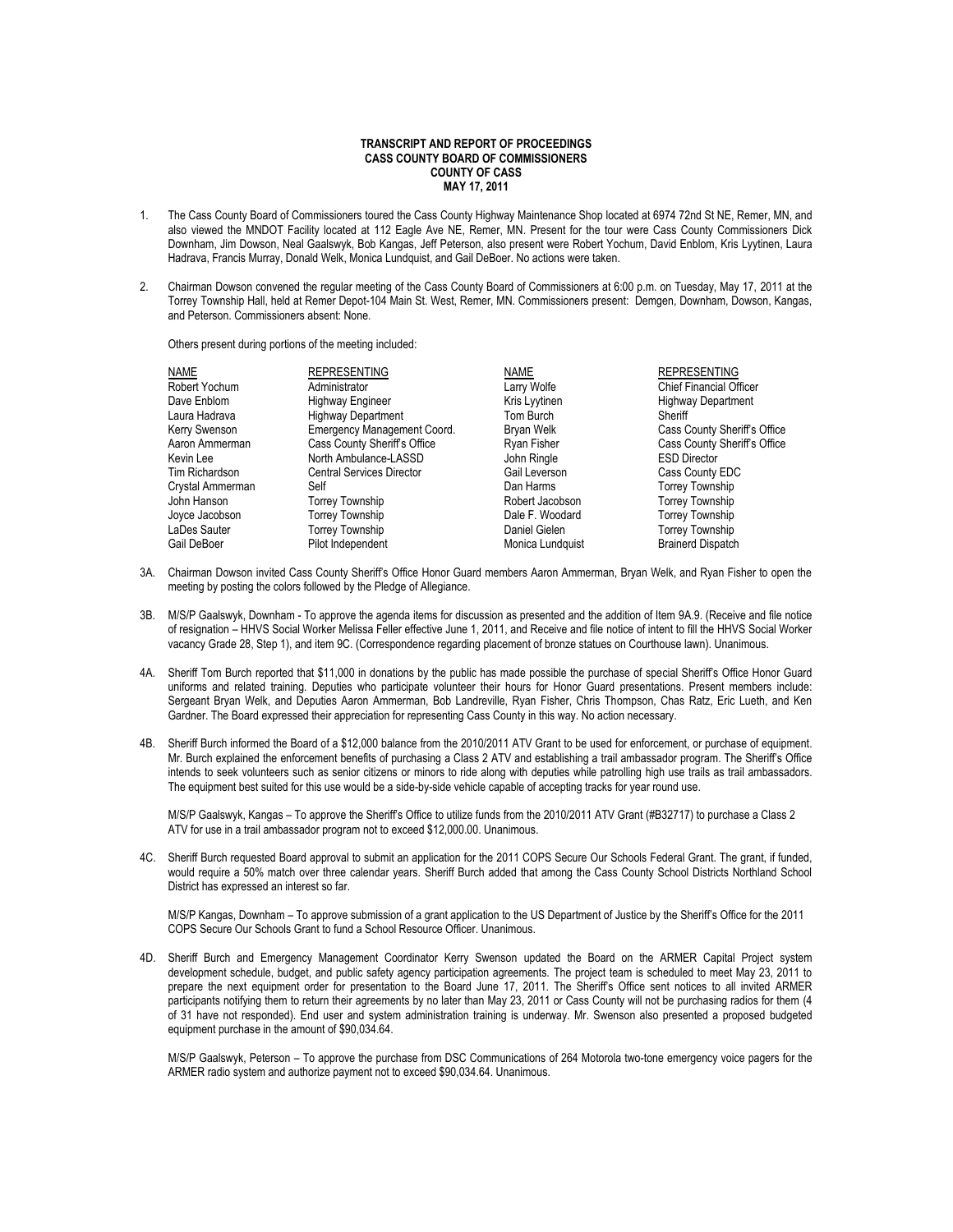5A. Highway Engineer Dave Enblom acknowledged the public hearing notice and presented a draft resolution regarding the revocation of County road status for a portion of Schoolcraft Lane NE. Mr. Enblom explained the history of the Cass County Road Revocation Program which began in 2007. Assistant County Engineer Kris Lyytinen discussed the improvements proposed to Schoolcraft Lane NE prior to turn back to Torrey Township scheduled for January 2014. Torrey Township Supervisors and members of the audience inquired about State road funding inasmuch as Schoolcraft Lane NE provides access to Schoolcraft State Park. Audience members suggested delaying action allowing additional participation by providing a second hearing notice.

M/S/P Peterson, Downham – To table the draft resolution regarding the revocation of County road status for a portion of Schoolcraft Lane NE. and provide public notice of the continued public hearing to the regular Cass County Board of Commissioners Meeting beginning at 9:00 a.m. in the Commissioners Boardroom, 1st Floor, Cass County Courthouse Annex, Walker, MN. Unanimous.

6A. Construction/Design Engineer Laura Hadrava presented bid results for award consideration for 2011 Cass County Maintenance Projects: SAP-11-603-08 CSAH #3 Bituminous Resurfacing (east of Bena - 8 miles of paving); SP 11-601-18 CSAH #1 Reconstruction (3.5 miles between CSAH 34 and CSAH 15). Bids were opened at 2:00 PM on May 11, 2011. Engineer Enblom discussed funding sources for the two projects and discussed the possible necessity to cash flow the State or Federal shares in the event of a "MN State Government Shutdown".

M/S/P Kangas, Gaalswyk – To award the bid to the following apparent low bidder (received on May 11, 2011) for CSAH 3 Bituminous Resurfacing (8 miles of paving) Project No.: SAP 011-603-008 to Anderson Brothers Construction Co. in the bid amount of \$864,144.10 (19.78% Under Engineers Estimate of \$930,590.32). Unanimous.

Project Name: CSAH #3 Bituminous Resurfacing Project No.: SAP 11-603-08 Engineers Estimate \$930,590.32

| Bidder                             | <b>Bid Amount</b> | Percent Over/Under Estimate |
|------------------------------------|-------------------|-----------------------------|
| Anderson Brothers Construction Co. | \$864.144.10      | 7.14% Under Estimate        |
| Hawkinson Construction Co., Inc.   | \$878.683.95      | 5.58% Under Estimate        |
| Knife River Materials              | \$1.065.663.42    | 14.51% Over Estimate        |
| Central Specialties, Inc.          | \$1.246.406.65    | 33.94% Over Estimate        |

M/S/P Kangas, Downham - To award the bid to the following apparent low bidder (received on May 11, 2011) for CSAH 1 Reconstruction Project No.: SP 011-601-18 to Tri-City Paving, Inc. in the bid amount of \$1,214,862.27 (0.63% Over Estimate of \$1,207,289.20), contingent upon approval by MnDOT. Unanimous.

Project Name: CSAH #1 Reconstruction Project No.: SP 11-601-018 Engineers Estimate- \$1,207,289.20

| <b>Bidder</b>                      | <b>Bid Amount</b> | Percent Over/Under Estimate |
|------------------------------------|-------------------|-----------------------------|
| Tri-City Paving, Inc.              | \$1.214.862.27    | 0.63% Over Estimate         |
| Central Specialties, Inc.          | \$1.301.114.17    | 7.77% Over Estimate         |
| Anderson Brothers Construction Co. | \$1,366,749.02    | 13.21% Over Estimate        |
| Hardrives, Inc.                    | \$1.408.326.29    | 16.65% Over Estimate        |
| Knife River Corporation            | \$1.425.273.49    | 18.06% Over Estimate        |

- 6B. Engineer Enblom informed the Board of a Wild Parsnip Intensive Management Project in conjunction with Shingobee, and Turtle Lake Townships, Leech Lake Reservation and the Chippewa National Forest to control noxious weed proliferation. The demonstration project will provide intensive mowing of roadsides along CSAH#13 and CSAH#72, and the placement of informational signs. No action necessary.
- 7A. Kevin Lee of North Memorial Ambulance presented the first quarter 2011 report for the Longville Ambulance Subordinate Service District (LASSD): transported or billed 44 patients vs. the budgeted amount of 47; year to date the revenues were \$5,761 over budget due to decreased revenue deductions; salaries were \$85,350 vs. the budgeted amount of \$62,710 (unscheduled medical leave); gross margin was 15.3% vs. goal of 10%. Mr. Lee discussed community involvement including: Cass County EMS Task Force, Cass County Radio Users Meetings, ARMER "Train the Trainer" Program, first formal educational session with the Longville Fire Dept., and continue a great working relationship with the local First Responder groups. The Board thanked Mr. Lee for the update.
- 8A. ESD Director John Ringle informed the Board of pending State of MN legislation on the floor of both legislative bodies to extend the timeline for County Ordinance adoption of updated State rules (#7080) related to subsurface sewage treatment systems (SSTS). Cass County has previously supported the extension of the timeline to February of 2016. Mr. Ringle reported that the current Cass County ordinance language is adequately protecting health and safety of County residents, and that Cass is currently part of a northern Minnesota working group (consisting of Beltrami, Cass, and Hubbard Counties) looking at ways to ensure that the MPCA allows for county flexibility when SSTS Ordinances are developed and adopted. If the MN Legislature chooses not to delay the updated State rules, ESD has prepared a revised Ordinance for Board adoption by February 2012 as presently mandated.

By consensus, the Board requested the Board Chair to respond in support of legislation that would extend the SSTS Ordinance revision timeline to February of 2016.

8B. Mr. Ringle reported that the Planning Commission has set July 13<sup>th</sup> beginning at 5:00 p.m. at the Backus Land Department as the date, time and location to hold a public hearing for the 1st reading of Cass County Land Use Ordinance revisions referred by the Board of Commissioners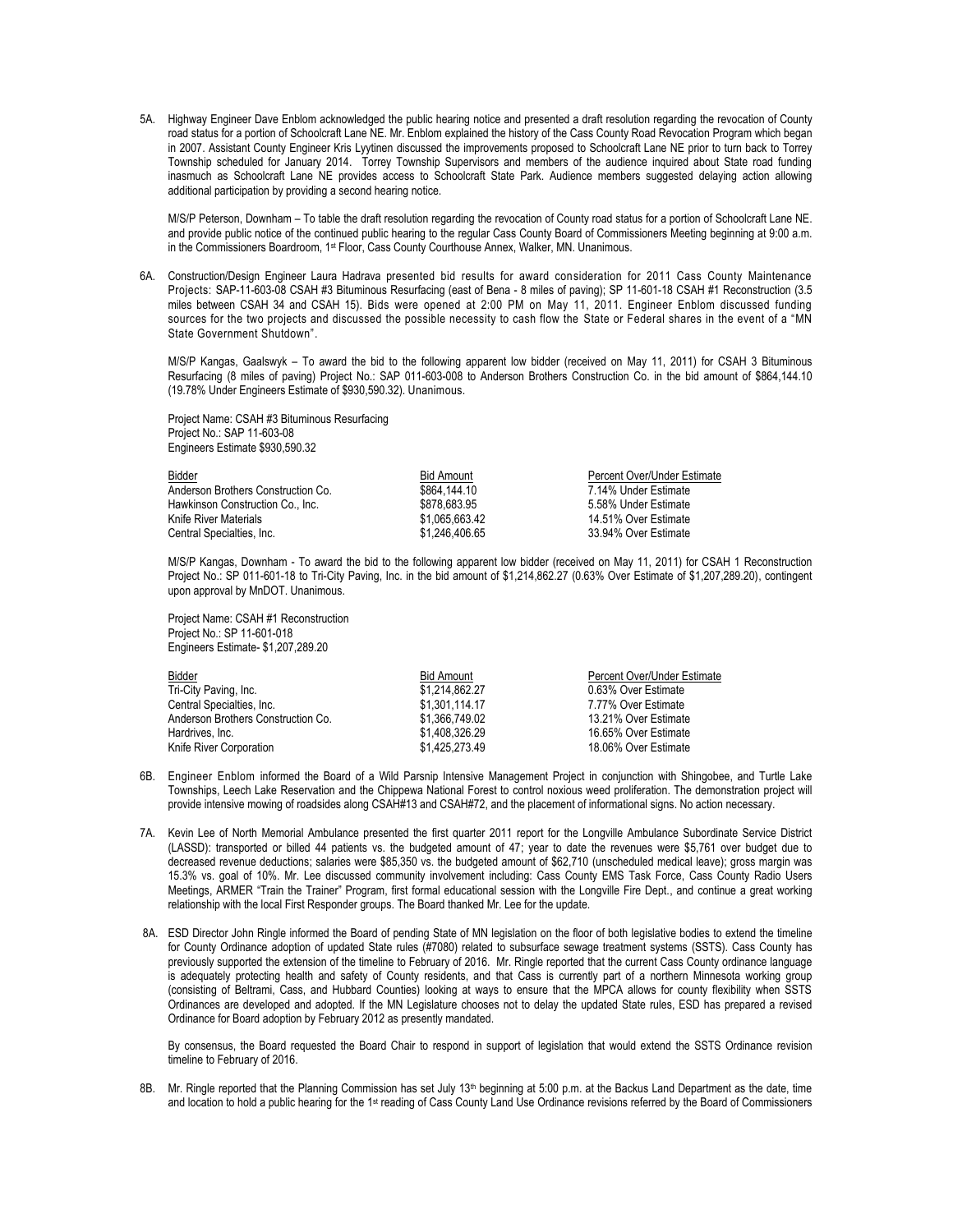including: 1.) Clarification of fractional ownership at it relates to the definition of a resort and related occupancy issues, 2.) Variance criteria language as it reflects recent MN State Supreme Court rulings, 3.) Operating hours of gravel pits, and 4) Other "housekeeping" issues (i.e. spelling, grammatical, and numbering corrections). Notice will be published the weeks of June 12 through July 3, 2011 and the Ordinance revisions will be available for review and comment prior to the July 13, 2011 hearing. No action necessary,

9A. County Administrator Robert Yochum presented to the Board the following matters:

M/S/P Kangas, Peterson – To waive reading and approve the consent agenda as amended. Unanimous.

Approve - Regular Board Minutes of May 3, 2011.

Approve - HHVS Auditor Warrants dated April 28, 2011 in the amount of \$121.00.

Approve - Auditor Manual (Batch 1) Warrants dated April, 2011 in the amount of \$1,015,866.87.

Approve - Auditor Warrants dated May 5, 2011 in the amount of \$100,805.08.

Approve - HHVS Auditor Warrants dated May 6, 2011 in the amount of \$56,022.39.

Approve - HHVS Commissioners Warrants dated May 6, 2011 in the amount of \$31,374.49.

Approve - Auditor Warrants dated May 12, 2011 in the amount of \$304,830.92.

Receive & file - Monthly Budget Reports.

Approve Personnel Items - A. Budgeted positions scheduled for replacement - Receive and file notice of resignation of HHVS Collections Officer Darrel Olson, effective May 17, 2011; Receive and file notice of intent to fill the HHVS Collections Officer vacancy Grade 20, Step 1.; Receive & file notice of appointment of Social Worker Team Leader Deanna Johnson effective April 30, 2011, Grade 31, Step 8; Receive and file notice of intent to fill the County Agency Social Worker (Deanna Johnson) vacancy, Grade 28, Step 1; Receive & file notice of intent to appoint Highway Department Seasonal/Temporary employees for 2011: Richard Gack - Grade 6, Step 6; Molly Arola - Grade 6, Step 2; Thomas Klinger - Grade 6, Step 2; Ryan Piprude - Grade 6, Step 4; Jay Estabrook - Grade 6, Step 1; Orin Henderson - Grade 6, Step 10; John Martin Grade 6, Step 2. Receive and file notice of appointment of Joel Norenberg Sheriff's Office Lieutenant (Jail Administrator) Grade 34, Step 7, effective May 2, 2011. Receive and file notice of appointment of HHVS Office Support Specialist Jennifer Johnson effective May 11, 2011, Grade 15, Step 1 (the County Board previously increased this .5 FTE position to full time through September 2011 in order to provide clerical support for the Wellness Court). Receive & file notice of appointment of Toni Hinsz Sheriff's Office Dispatcher, Grade 21, Step 1, effective May 4, 2011. Receive & file notice of appointment of Chad Emery Sheriff's Office Dispatcher (20%) Grade 21, Step 1, and Sheriff's Office Deputy Recreation Division (80%) Grade 27, Step 1 effective May 6, 2011. Receive and file notice of resignation of HHVS Social Worker Melissa Feller effective June 1, 2011, and Receive and file notice of intent to fill the HHVS Social Worker (Melissa Feller) vacancy Grade 28, Step 1. B. Positions scheduled for no replacement: None. C. Other - Authorize Independent contract with BSU student Brett Nelson as an intern to provide SSTS inspection analysis for the Ten Mile Lake SSTS inspection program.

Approve licenses - Gambling - Northland Lions @ Deer Haven Supper Club - Nancy Stefan, Thunder Lake. On & Off Sale 3.2 Beer - Birch Villa Resort, LLC - Birch Villa Resort, LLC Tony South, Pike Bay.

Receive & file - Auditor -Treasurer's Interest Income Report for April 2011.

Approve - State of MN Joint Powers Agreement for Sentence to Serve Grant for 2012 and 2013 in the amount of \$43,645.05.

Receive & file - Timber auction results of April 28, 2011 totaling 11,321 cords in the amount of \$295,064.69.

M/S/P Kangas, Peterson – To approve the apparent low bid for gate repair and blocking access around gates in 2-138-30 (Pine River Twp.) and 26-139-30 (Powers Twp.) to Sawyer Enterprises in the amount of \$180.00. Unanimous.

| <b>Bidders</b>     | <b>Bid Amount</b> |
|--------------------|-------------------|
| Sawyer Enterprises | \$180.00          |
| Sawyer Timber      | \$250.00          |
| Schrupp Excavating | \$250.00          |

M/S/P Kangas, Peterson – To approve the apparent low bid for demolition on tax forfeit property - Project 1: 8342 24<sup>th</sup> St SW, Backus, MN 56435 PIN# 25-034-3301, PT OF SW SW, SEC 34-138-32 to Schrupp Excavating LLC in the amount of \$800.00. Unanimous.

| <b>Bidders</b>                      | <b>Bid Amount</b> |
|-------------------------------------|-------------------|
| Schrupp Excavating LLC              | \$800.00          |
| Minnesota Landscaping & Habitat LLC | \$830.00          |
| Young Excavating, Inc.              | \$1.197.00        |
| Mike's Sand and Gravel              | \$1.200.00        |
| Northfork Boulders & Excavating     | \$1,600.00        |
| <b>Storlie Construction</b>         | \$1.910.00        |

Establish - Tuesday, July 5, 2011 public hearing to update Capital Plan.

Authorize - Board Chair to execute 2010 audit engagement letter with the Office of the State Auditor.

Receive & file - Condemnation notice Otter Tail Power.

Approve - HHVS Quality Improvement Leadership Collaborative Grant in the amount of \$5,000.00 – no county dollar match.

Approve - Grant funds for early Hearing Detection and Intervention Follow-up and Birth Defects between HHVS and the Minnesota Department of Health through December 31, 2013.

Receive and file - Cass County HHVS Debt Write Off for January 1, 2010 thru April 30, 2011 in the amount of \$4,556.15.

Refer - Correspondence from O.F. Ringle, DDS requesting dental contract with Prime West to Cass County HHVS.

Receive & file - Update on completed Tree Planting and Seeding Activity this spring including tree planting of Red pine totaling 30,300 seedlings on 48 acres; Jack pine totaling 75,200 seedlings on 102 acres and Aerial seeding of 78 acres of black spruce/tamarack; 6 acres of jack pine; 19 acres of white pine/white spruce and 33 acres of white pine.

Approve - Donation of 2007 Ford Crown Victoria (#4076) to the Hibbing Community College to go towards law enforcement training credit. Authorize - Window film installation at Courthouse Annex and HHVS Building not to exceed \$11,500.00 (tax included).